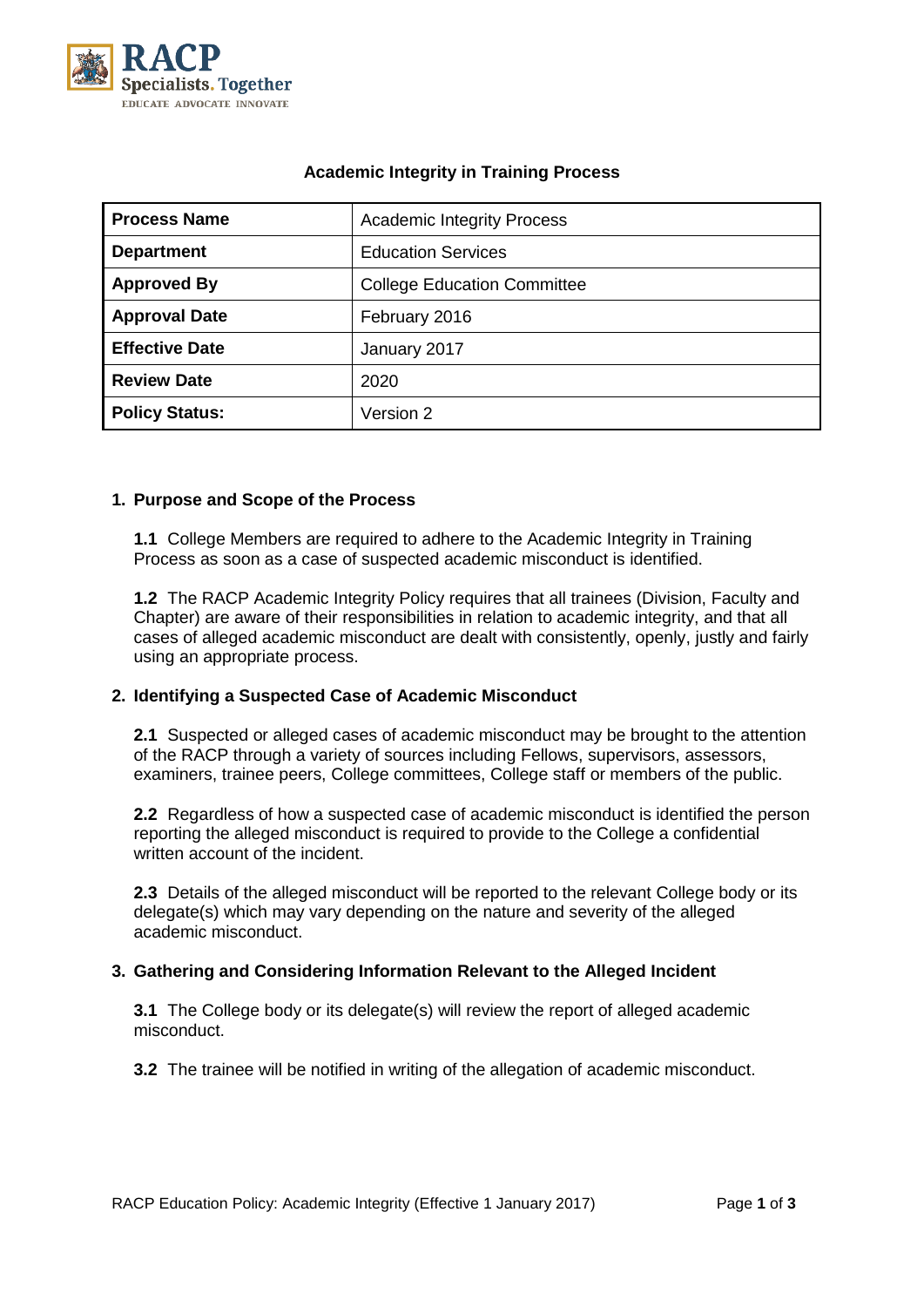

**3.3** The trainee will be invited to respond in writing to the allegation and provide any relevant additional information.

**3.4** The trainee response must be received by the College within 28 days of the trainee being advised of the allegation.

**3.5** The College body or its delegate(s) will convene to review the report of alleged academic misconduct together with any additional information, the trainee's training record, the trainee's response to the allegation and any additional information provided by the trainee.

**3.6** The College body or its delegate(s) may seek additional information from the individual(s) who reported the allegation of misconduct, from the trainee, or from other relevant sources of information.

**3.7** If the alleged misconduct occurs during an examination the College may withhold the result pending the decision of the relevant College body.

**3.8** The College body or its delegate(s) will consider the information available including any aggravating and mitigating factors which have been identified including:

- The nature of the offence
- The character of the trainee
- General deterrence

#### **4. Committee Decision**

**4.1.** Following consideration of the information available, the College body or its delegate(s) will make a decision which will be communicated to the trainee as soon as possible or within four weeks of its meeting.

**4.2.** Where the College body or its delegate(s) determines that the trainee has engaged in academic misconduct this will be recorded in trainee's College training file. Depending on the nature and severity of the case the decision may be communicated to other medical registration authorities.

**4.3.** The College body or its delegate(s) may determine one or more of a range of actions and penalties appropriate for the nature and severity of the misconduct including but not limited to:

- **a)** No further action or penalty
- **b)** Reprimand or warning (oral or written)
- **c)** Referral to the Trainees in Difficulty Support Pathway
- **d)** Counselling and/or ethics training
- **e)** Resubmission of the assignment
- **f)** Reduction of the assessment grade
- **g)** Non-certification of training period
- **h)** Suspension or exclusion from training program for a certain period of time
- **i)** Discontinuation from training program.